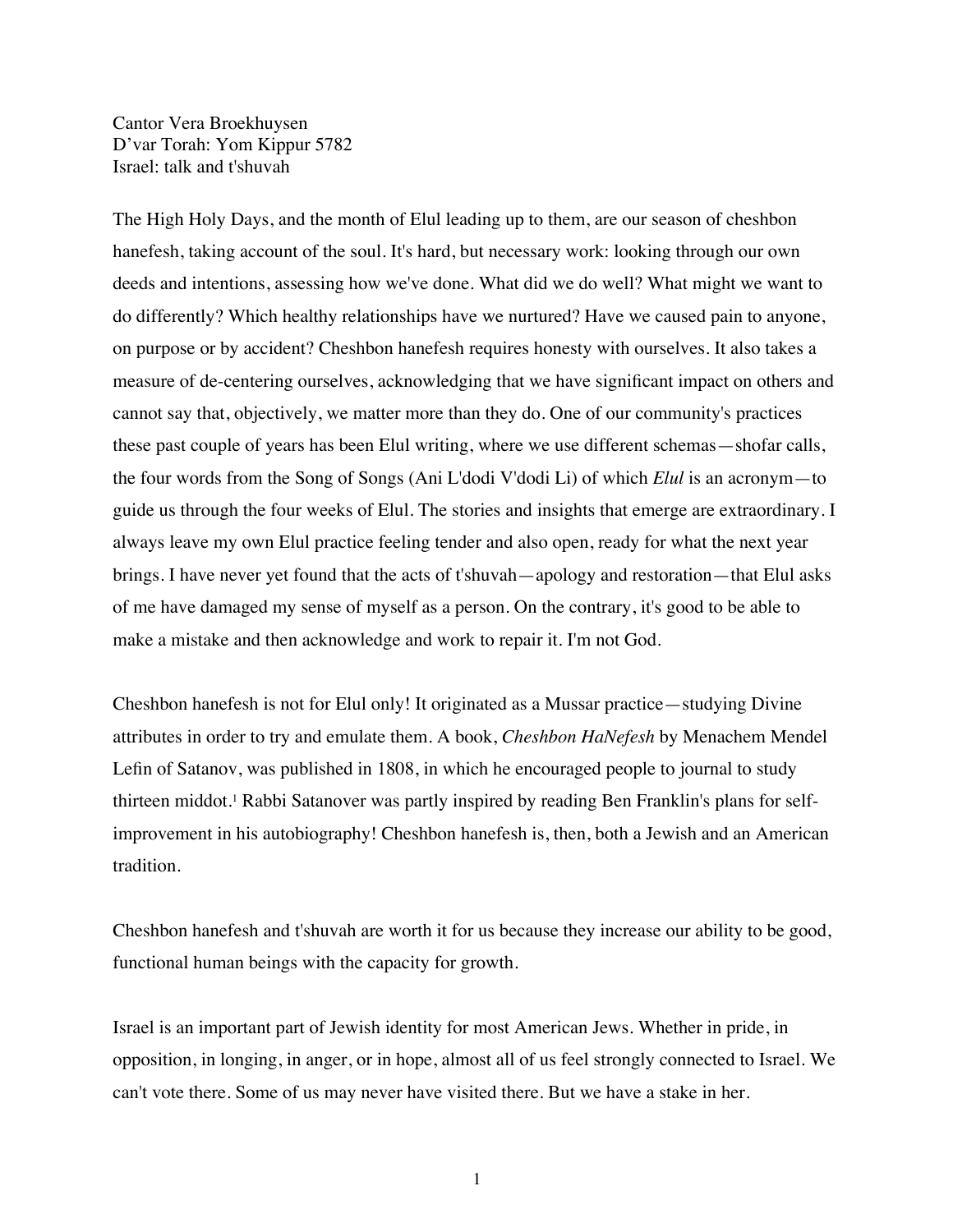If Israel is important to us, then cheshbon hanefesh is an important practice for us as it relates to Israel. Cheshbon hanefesh regarding our own feelings about Israel and reactions to Israel helps us process our personal and communal relationships with Israel, and keep them healthy. This Yom Kippur, I want to invite us to talk with each other, as Naomi Shemer sings, about the honey AND the sting, the bitter and the sweet.<sup>2</sup>

The Israeli Minister of Diaspora Affairs, Nachman Shai, wrote an astonishing piece<sup>3</sup> published in the Times of Israel on September 2, aimed at diaspora Jewish communities. He called it, "I know Israel has let you down. We are doing teshuvah—repentance." Shai appeals to clergy and religious leaders to have exactly this conversation with our communities, because Israel and Jews of the diaspora need each other. "Israel needs your clarity and backbone to empower us to make the bold decisions that will ensure our continuity as both a Jewish and democratic state. We need your justice-minded values to assure Israelis that moving toward two states for two peoples is the only solution, both for our security and our soul. We have room to be inspired by your models of pluralism and diversity, and of organized Jewish communal life within our own religious practice." He writes, "Tell them that we believe in you and that we are ready for both your critique and your ideas."

This is a sitting minister of the Israeli government speaking, asking for our help. To partner with Israel in the kind of productive, loving relationship he envisions, we, as a community of diaspora Jews, need to develop those critiques and those ideas. If you believe, as I do, that t'shuvah is helpful in the context of the Israel/diaspora Jewish relationship, then we need to do communal cheshbon hanefesh in order to help Israel do that t'shuvah. I also think that this process is crucial to our lives here, as Jews in America, who are increasingly fielding critiques of Israel, whether we want to or not, that **don't** come from a place of love and connection. Cheshbon hanefesh is a resource for us.

We don't do cheshbon hanefesh and strive for t'shuvah to condemn or dump on ourselves. We do it to love ourselves betterto lift up—both the good and the growing edges. And we do it to stay in truer relationship with our goals and values. Cheshbon hanefesh is a personal process, rooted in "I" statements and lived experience, not speaking for anyone else, and attempting to avoid value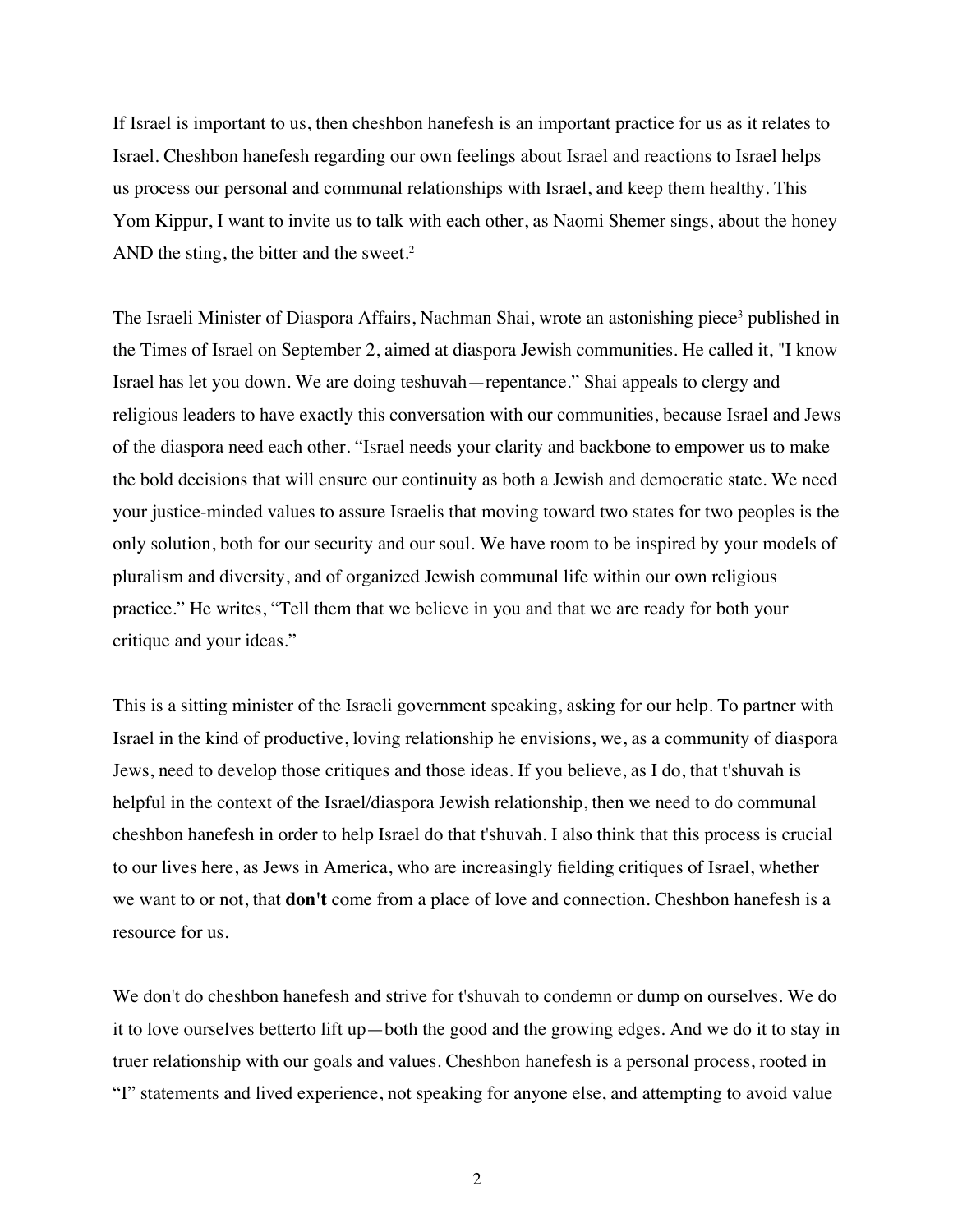judgments. It's a process of honest discernment, clarification, and improvement. We can use this process with ourselves, as part of our relationships to Israel. Indeed, I think we must.

This spring, during the war between Israel and Hamas, our temple did not craft and publish statements about our "position" on the violence. Instead, I and Rabbi Rachel gave divrei Torah in Shabbat services, deliberately keeping our communication in live formats where we could see and hear people respond. And I spoke individually with different members of our community. I called to check in on some who I knew had strong personal feelings about Israel and Palestine, or family in Israel and/or Palestine, and doubtless there are people I missed, and I am sorry for that. But for about two weeks, in almost every conversation I had with a congregant, regardless of initial topic, I asked the person, "How are you doing with all of this?" *All of this* being the situation, as an Israeli would say, "hamatzav." How are you feeling as devastating violence unfolds and, at the same time, coverage of Israel in mainstream American news media shifts perhaps permanently—to a far more critical stance? I wanted then, as I want now, to hear from you, how you felt, what questions you were wrestling with. I want to accompany you in those questions.

Here is what I heard. I heard terror for relatives and friends in Israel who were under fire. I heard terror for relatives and friends in Palestine who were under fire. I heard that Israel's actions were justified and that the disproportionate criticism she came in for was antisemitic. I heard that Israel's actions towards Palestinians were genocidal. I heard grief for the children dying, Palestinian and Israeli. I heard horror and fear at the volume of Hamas rockets. I heard shock and shame at Israel sending troops into the Al-Aqsa Mosque on the eve of Eid al-Fitr, a religious service with a similar function to our S'lichot. I heard deep anger that Israel's right as a country to defend herself against acts of terrorism was reported on as if it were a political statement or bargaining chip, rather than a no-brainer.

Many of us were scared about the increasing acts of antisemitism in America (and elsewhere) that tracked so clearly with the start of the war and the start of more critical coverage of Israel in the news. Many of us spoke with anger about suddenly being asked by people who aren't Jewish (friends, family, coworkers, fellow students) to explain Israel's actions. Many of us felt both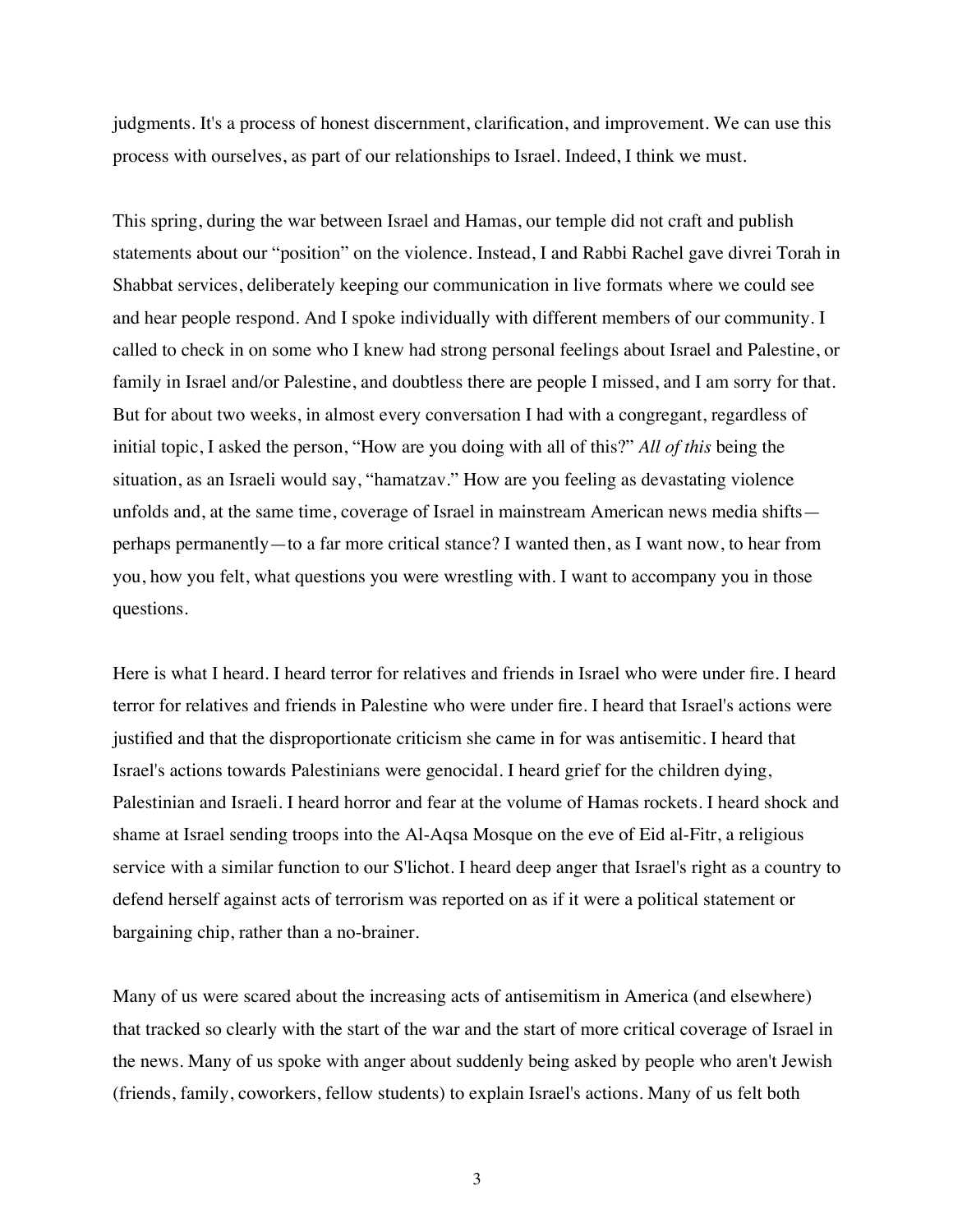unprepared and unwilling to be asked for American Judaism's Take on Israel, by people who, friendly or not, wanted quick answers and a sound bite. There is complexity and weight to Israeli/Palestinian history, the simultaneous threat that Israel is always under and the acts of occupation, repression, and war that she does engage in. I heard that those deserve fuller conversation than what the moment seemed to limit us to.

What I also heard over and over, consistently, was fear of that fuller conversation, because the conversations you were and weren't having were so tough already. When I talked with you, our members, on the phone, your voices went soft and tired when this topic began. "It's so hard to talk about this." "I feel like I can't talk about this because nobody else feels the way I do." "I'm not an expert on Israeli history, how can I give my opinion?" "I've tried to talk about it, but everyone is so angry." "I hear my progressive friends condemning Israel and I feel like they're all going to jump on me if I speak up and tell them it's not that simple." "I want to talk about it, but I worry that I'm only going to give Israel a bad name, and isn't there enough antisemitism already out there without feeding it?" Clergy also share your fears.

I heard all of this in our community, and I am reporting it back to you today so that you can hear it also and feel the texture of threads connecting our community members and the Holy Land. Amplifying and reflecting your voices is my privilege as your cantor. But I believe we can hear these things directly from one another, not just from the bimah. Our communal weave is strong enough. Our ability to listen with love rather than rancor to one another is deep enough. I want to invite you, this Yom Kippur, to make open conversation about Israel and Palestine with other members of our community a more regular part of your lives.

Our feelings were, and are, running high. But if we fear honest and complex conversation about Israel and Palestine so much that we don't have that conversation—in our homes, with our friends, with fellow students and congregants—then we choke off our potential for a fuller relationship with the Land. If a young person in our community never hears more than a whisper of the appalling conditions in Gaza, never talks about settlements and where the Green Line was, and then when they get to college are confronted by someone who feels that Israel has lost her right to exist, how can that young person be clear enough in their own heart to respond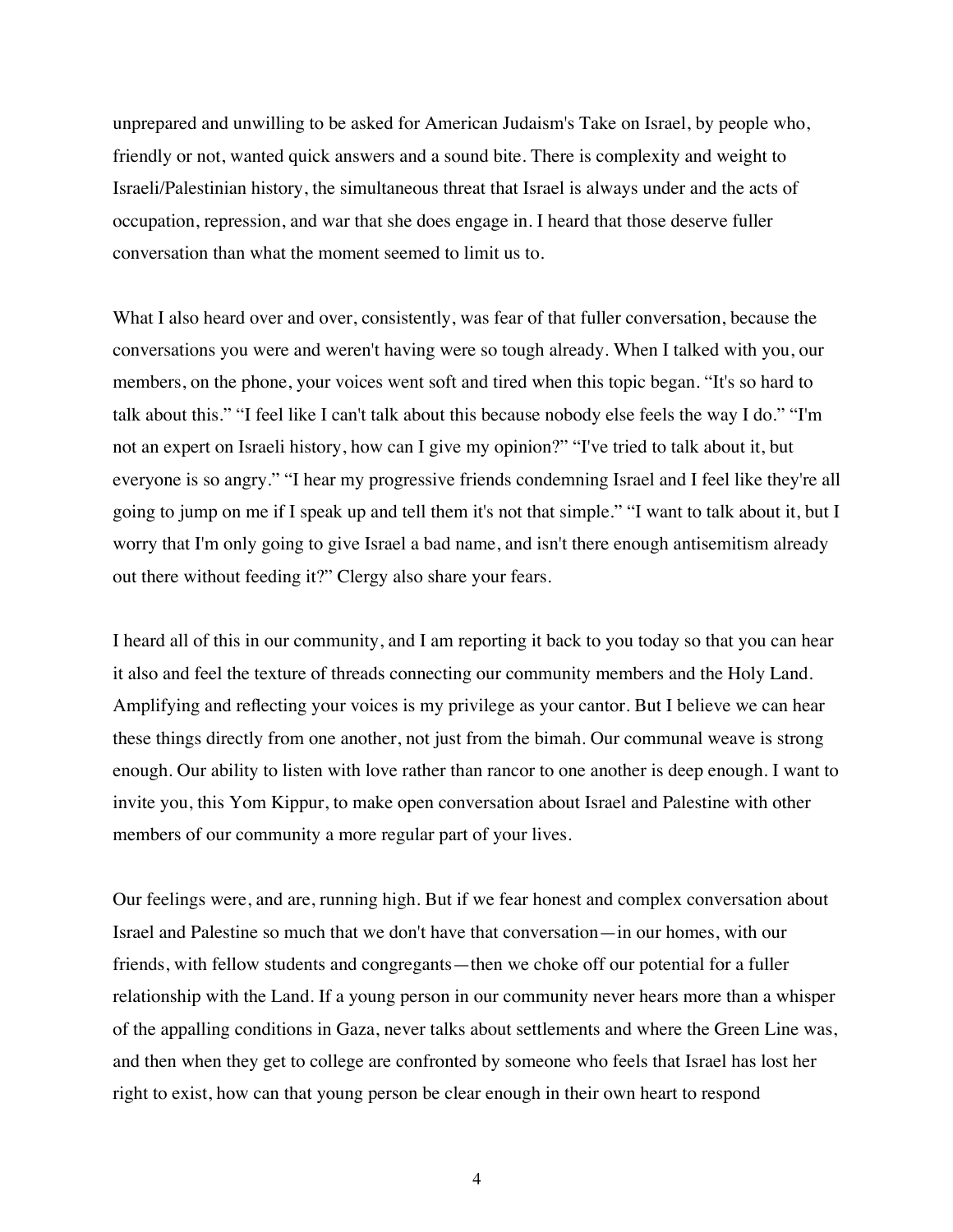confidently? If a passionate advocate for Palestinian rights never hears firsthand from someone who has experienced violent antisemitism, how miraculous the establishment of the Israeli State was and is, that suddenly there was a place in the world where Jews could go and be welcomed and defended, how can that advocate understand that every rocket fired from Gaza carries echoes of the threat of existential destruction? How can we understand for ourselves the despair and urgency of so many Palestinians, if we don't know that in Hebron, the main economic artery is closed to Palestinian vehicles, and that on Purim and Yom Yerushalayim, mobs of settlers protected by the Israeli army roam the streets throwing bottles at Palestinian windows?

My friends, these are conversations we need to have with each other and with our loved ones, because I believe that, more and more, we are going to be asked to have them with other Americans who may be less personally invested in the topic. We need to be able to talk openly about Israel, in her fullness. The process of cheshbon hanefesh is here for us. We can and should talk more about the ways Israel makes us heartstoppingly proud. We can kvell over and trumpet Israeli creativity and innovation, Israeli survival and resilience, Israeli culture, Israeli diversity. We can heave sighs of twinned relief and awe at Israel's efficient vaccination rollout. We can marvel that Israel is a unique country that runs on Jewish time, located in the birthplace of Jewish history, a place where Jewish holiday and ritual and food observances are part of the majority culture, not the minority. As Temple past president Lynn Martin said of coming to Temple—in most other contexts you have to explain about Judaism, what it is, how it works. When you come in these doors, you can leave that stuff behind. "Everyone gets it." Israel is the country where you don't have to explain Judaism to anyone. We can share our own experiences in Israel and Palestine, of traveling and living, learning and contributing, eating and praying and loving. Israel grabs me, roots me, expands me. I look forward to the day when I can bring my family back there and, God willing, a Temple Emanu-El group. Israel is unique in this world.

Israel is also worth the harder conversations. We can and should talk about times and ways where many of us feel Israel has missed the mark. We can talk about our different reactions to the forced isolation and disenfranchisement of Palestinians in and around Israel, settlement encroachment, areas of Palestinian control sprinkled like sand grains throughout the West Bank, throttling free movement and economic development. We can talk about the storming of the Al-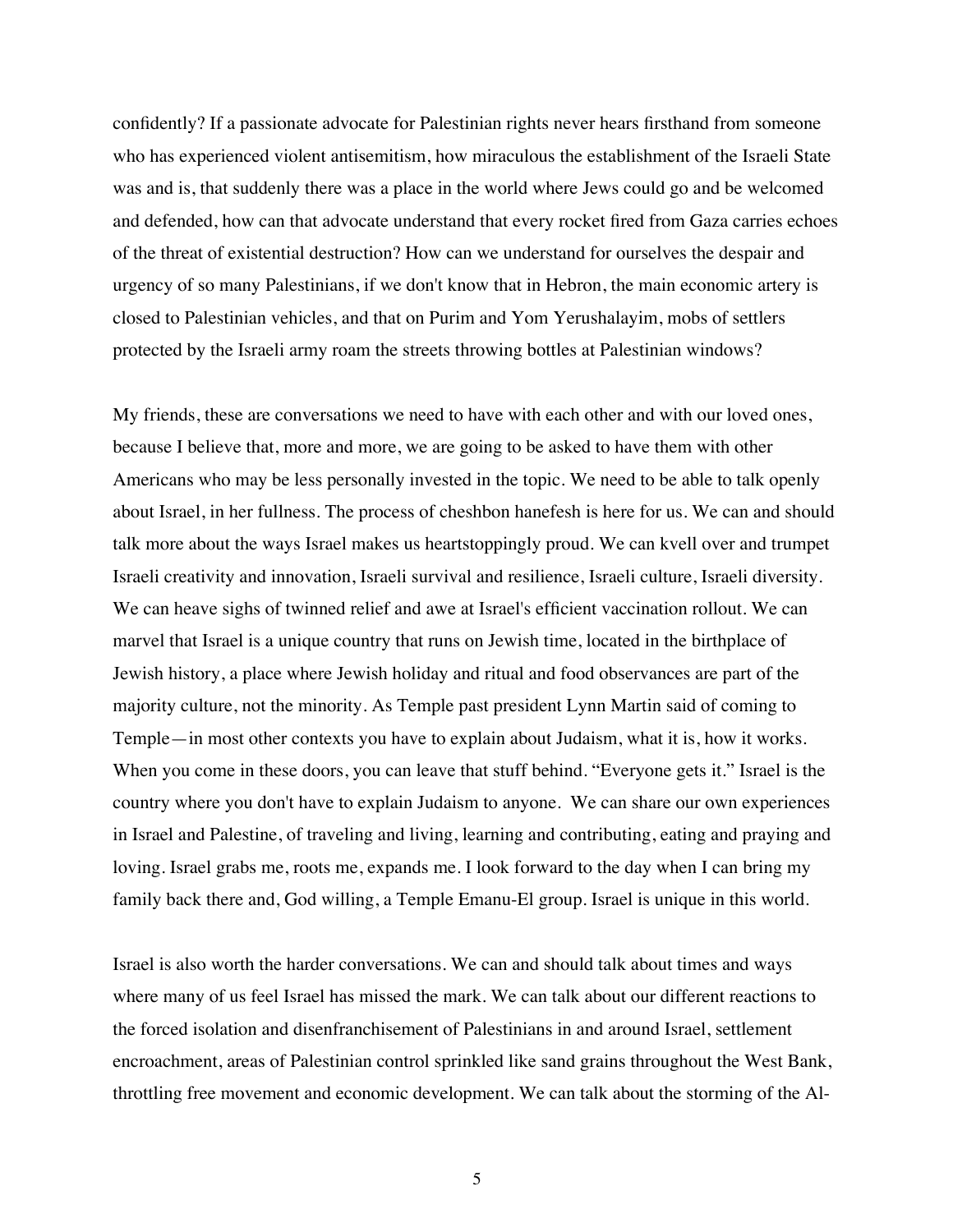Aqsa Mosque. We can talk about what it felt like to be Jewish in America this summer. We can talk about Baruch Goldstein, an American-Israeli terrorist who fatally attacked Muslim worshippers in the Ibrahimi Mosque in 1994, and why his tomb stands like a shrine in a Hebron city park, with the words "clean hands and a clear heart" engraved on it, and why his Kahanist party has a seat again in the Knesset. We can talk about what it's like to hear Hamas and the Islamic Front chant "From the river to the sea" and know that the desire to erase Israel and its Jews is real and violent and must be defended against, and yet—also—grieve and feel shame over Palestinians growing up behind barriers that hinder access to enough food, education, clean water, medical care, and jobs. We can take an honest accounting of the d'vash and the oketz, the honey and the sting.

I love Israel. I've been there only once but she is integral to my sense of my own Judaism. My Jewish heart will always respond to the Land and to the people who dwell upon her. My heart cracked this spring.

From the conversations I had with you, my experience wasn't unique. Communities have practice sharing both grief and love. Let's use those muscles. I don't want you ever to feel fear at the prospect of a conversation about Israel and Palestine. I want you to feel that your Temple community is a safe place to have those conversations and has prepared you for having them in other contexts.

Our Temple Emanu-El community has an incredible structure that supports our practice of talking about Israel. We have an ongoing Israel Chavurah that meets once a month, a place for people to come and talk with each other about Israel. It's been going so long that for some of you it may feel like old news, but I'll tell you, when I was first looking at our temple's website as I applied to work here, I almost jumped out of my desk chair with excitement and admiration when I saw Israel Chavurah listed. "They talk about Israel?" I thought. "Every month, they talk about Israel?" Israel Chavurah is here for you. And later this year I hope to put together a story exchange, for us to hear and try on each other's experiences of Israel. If you have other ideas of how you'd like our congregation to learn about and engage with Israel and Palestine, please let me know; I'd love your input.